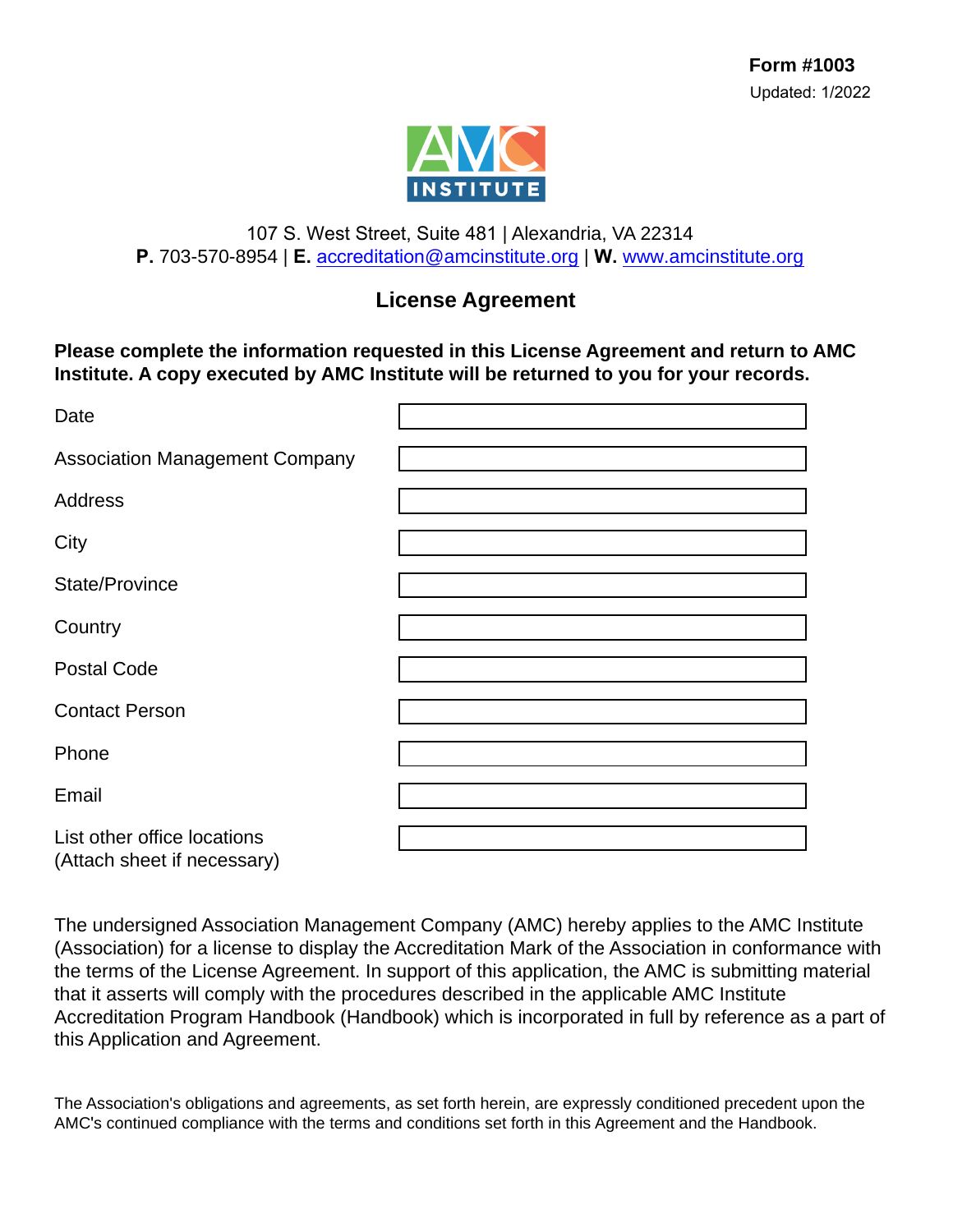#### **1. General**

- 1.1 Definitions: When used in this Agreement, the following terms shall have the following meaning:
	- A. Accreditation Mark: The logo owned by AMC Institute and licensed to AMCs upon completion of the AMC Institute Accreditation process.
	- B. Association Management Company (AMC): A for-profit professional service company that manages two or more associations, societies, foundations or other types of organizations.
	- C. Reviewer: Accounting Firm that meets the requirements specified in the AMC Institute's Reviewer's Criteria document and who is approved by AMC Institute.
	- D. Certification: Certification by the AMC that the submitted procedures conform to the requirements of the American National Standards Institute, Inc. (ANSI) Standard(s) as set forth in the Accreditation Program Handbook.
	- E. Certified: Certification by the Reviewer that the AMC has been reviewed and is in conformance with the requirements of the Accreditation Program Handbook.
	- F. Committee: The Accreditation Review Board or its successor.
	- G. Effective Date: The date on and after which an accredited AMC or new applicant shall conform to a new or revised Standard.
	- H. Procedures: Required functions performed by an AMC as set forth in the AMC Institute Accreditation Program Handbook.
- 1.2 This Agreement shall be governed by the laws of the State of Illinois.
- 1.3 Any notice required hereunder shall be deemed to be delivered if accurately addressed and deposited in Email, United States mail, first class postage prepaid or, if an offshore AMC, in the mail service of its country.
- 1.4 Invoices issued by the Association shall be paid within 60 days. Any account not resolved within 90 days after the date of invoice shall be cause for revocation of this License Agreement. Reinstatement of this Agreement is obtained upon the payment of all outstanding charges plus a \$500 reinstatement fee. If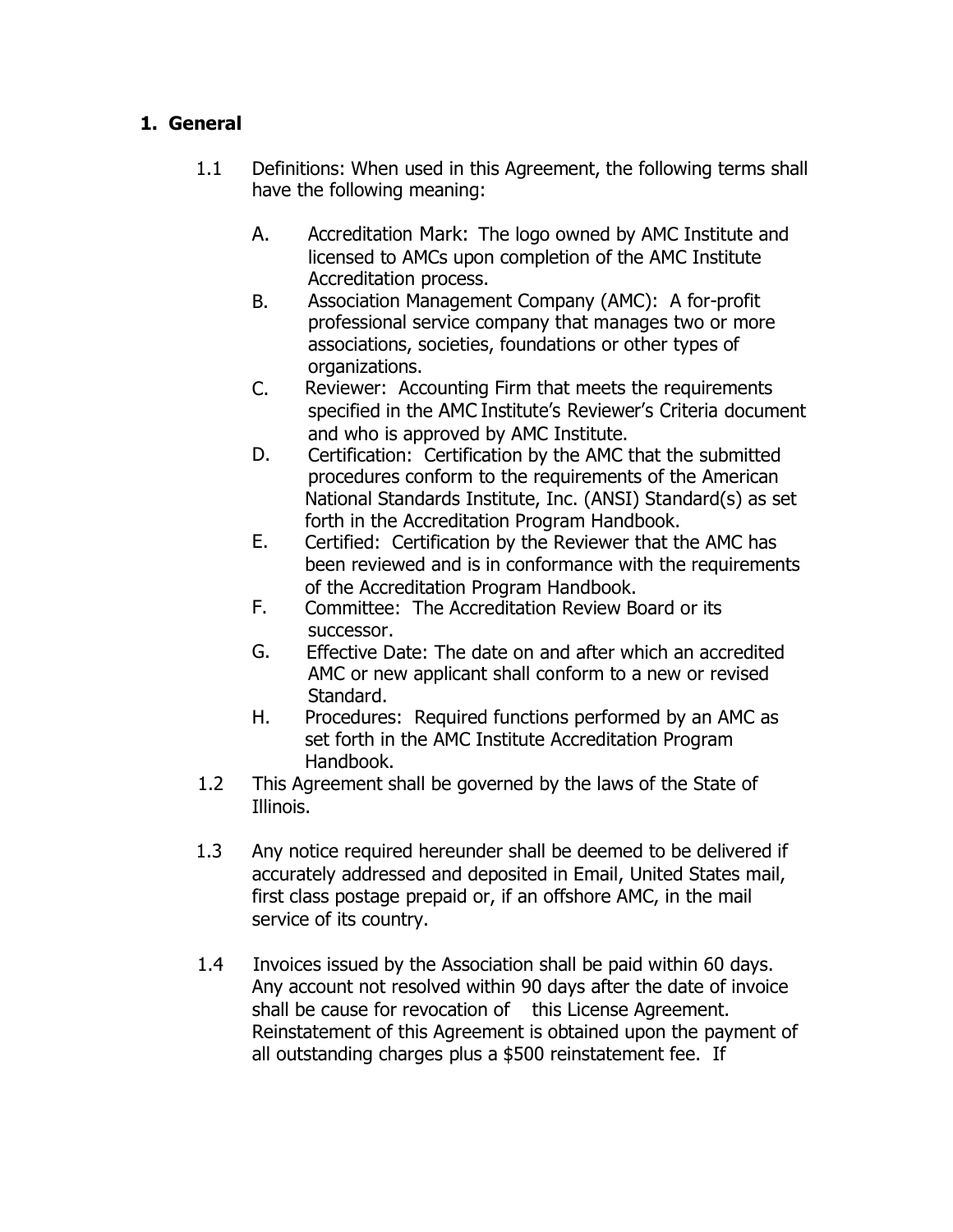reinstatement is not obtained, the Association may after 90 days, inform the AMC of the revocation.

- 1.5 Reviewing to confirm accreditation shall be conducted under requirements set forth in the Handbook in effect at the time of the Review.
- 1.6 The accredited AMC is encouraged to use the Accreditation Mark.
- 1.7 Detailed results of the Review shall not be divulged to any person or persons except (a) by the AMC or (b) in response to a subpoena or other valid legal process. The Association has no duty or obligation to resist responding to a validly issued subpoena or other legal requirement. The Association, however, shall immediately notify any AMC of any subpoena directed towards the AMC. If the AMC elects to divulge a Review report, it shall only be the complete report together with any Reviewer disclaimer that is included. The Association shall agree in writing to hold in strict confidence any and all confidential information provided by AMC or relating to AMC's procedures.
- 1.8 If accreditation procedures are altered or changed by the accredited AMC to the extent that it is reasonable to assume that its accreditation would be affected, in order to retain accreditation such altered or changed procedures shall be approved by the Reviewer either by analysis or Review.
- 1.9 The accredited AMC is permitted to be any AMC whether or not a member of the Association.

#### **2. Accreditation Mark License**

- 2.1 Solely to identify procedures that are certified according to the terms of this Accreditation Application and Agreement, the Accredited AMC is hereby granted a non-exclusive license to affix the Association's Accreditation Mark, a copy of which is annexed hereto as **Exhibit B** to advertisements, literature, or other information relating to the accreditation procedures. The Association's Accreditation Mark may be displayed only as it appears in Exhibit B.
- 2.2 The non-exclusive license granted in 2.1 is expressly conditioned, however, upon full and continued compliance with all the terms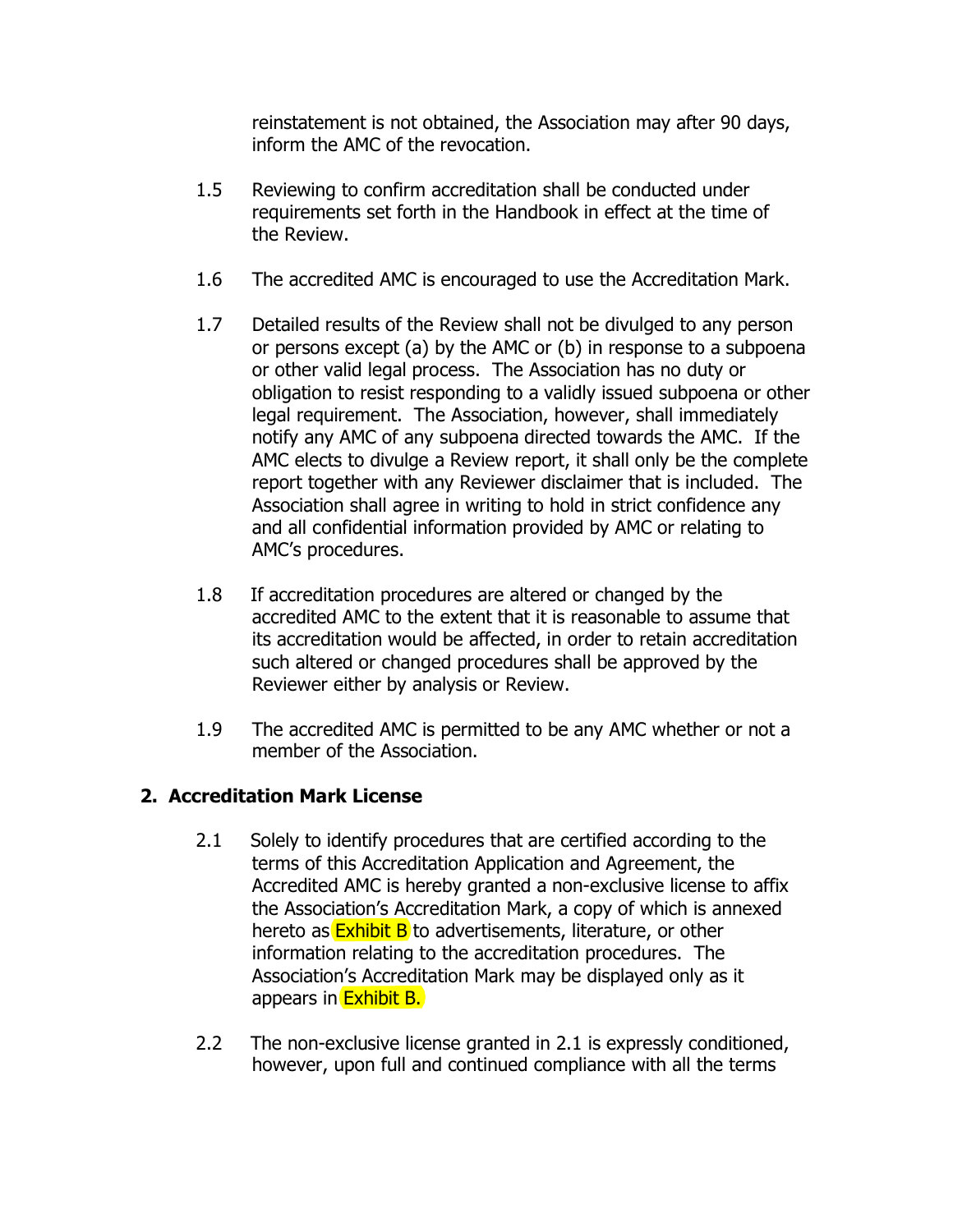and conditions set forth in this License Agreement, including the following:

- A. The accredited AMC remains in compliance with the Handbook and procedures set forth in this Application and Agreement, and is limited to the use of the Accreditation Mark during the period of accreditation.
- B. The accredited AMC shall always accompany the Association's Accreditation Mark with the symbol **SM** until such time as Accredited AMC receives a written notification from the Association that the Accreditation Mark has been registered by the United States Patent and Trademark Office. Upon receipt of such notification, the AMC shall thereafter accompany the Accreditation Mark with the symbol ® and, space permitting, the phrase, "Registered Accreditation Mark of AMC Institute".
- 2.3 By accepting this non-exclusive license, the accredited AMC hereby acknowledges that the Association exclusively and validly owns the AMC Institute Accreditation Mark, in all its right, title, and interest. The accredited AMC expressly waives any rights it might have or ever had to contest such ownership and agrees not to do or cause any act contesting or in any way impairing or tending to impair the Association's ownership, right, title, and interest.
- 2.4 The scope of this non-exclusive license is worldwide.
- 2.5 The Association expressly reserves its rights to grant similar licenses to other entities complying with procedures covered by the Standard whether or not such other procedures compete with the accredited AMCs procedures.
- 2.6 Upon request of Association Counsel, the accredited AMC hereby agrees to provide a representative sample of any electronic or printed advertisement, literature, or label prepared by the accredited AMC using the Accreditation Mark. Upon request of Association Counsel, the accredited AMC further agrees to provide any modification thereof, if reasonable, requested within a 30 day time period. The accredited AMC agrees not to alter or modify the Accreditation Mark.
- 2.7 The license herein granted to the accredited AMC is non-assignable or otherwise divisible or transferable without the Association's prior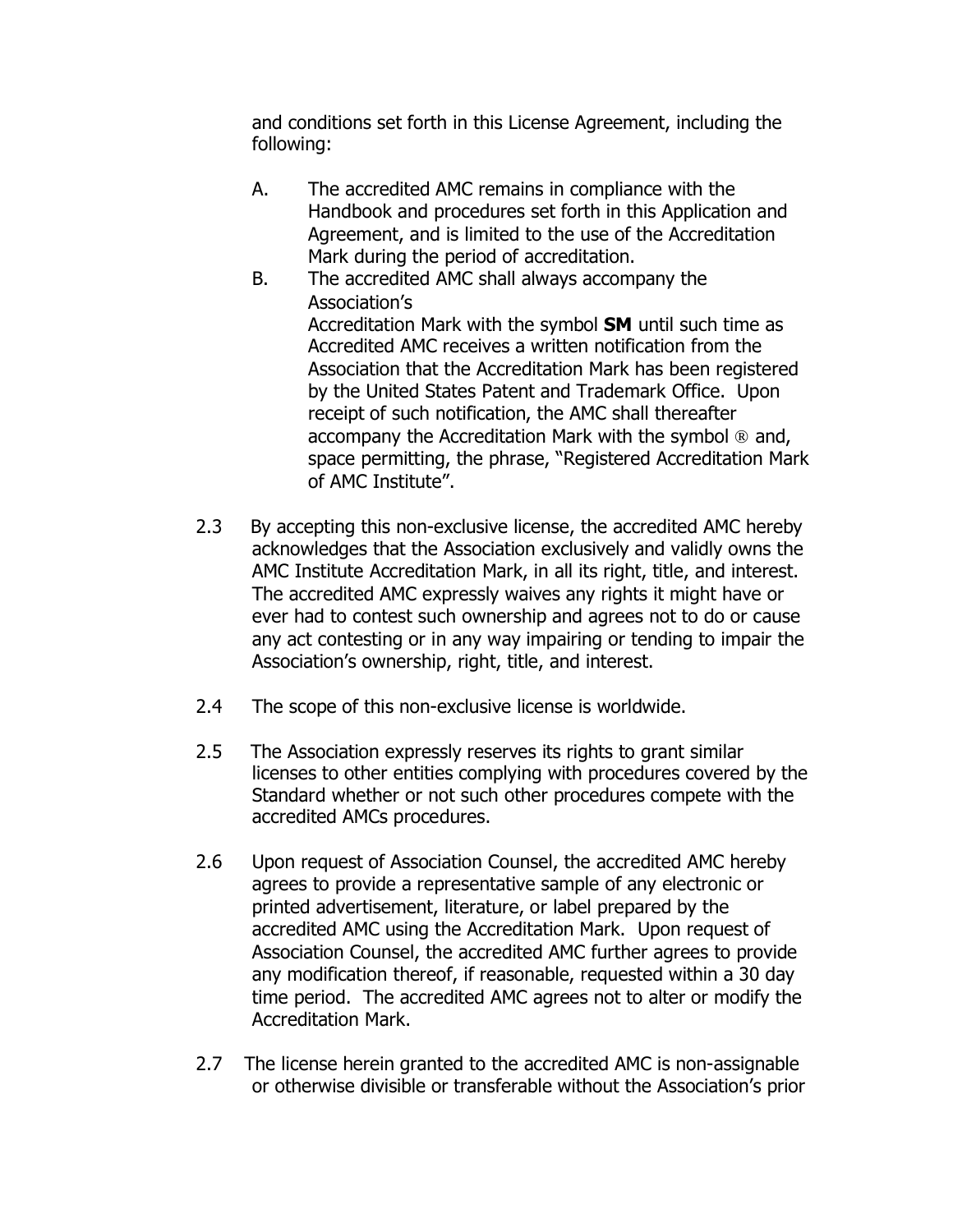written consent. Such consent is permitted to be withheld at the sole and absolute discretion of the Association. Any such assignment or transfer without such consent shall be null and void and of no effect.

In issuing this License, the Association assumes no liability for the acts or omissions of the accredited AMC, its directors, officers, owners, partners, employees, or agents. Except for claims of trademark infringement related to the Accreditation Mark, the accredited AMC shall indemnify and hold harmless the Association, its officers, directors, members, and agents in connection with any claim or cause of action against any of the same brought by a third party based on any act or omission of the AMC, its directors, officers, owners, partners, employees or agents, including judgments, settlements, costs, and attorneys' fees associated with such claims or causes of action.

2.9 The accredited AMC shall maintain a policy of errors and omissions insurance with a reputable and solvent insurance company licensed to issue policies of insurance insuring against injury to persons or property arising from the use of the Handbook in the minimum amount of \$1,000,000.

If an Accredited AMC is self-insured for errors and omissions, the Reviewer or engaged reviewer must determine that the self-insured policy/program is in compliance with this standard at a minimum of \$1,000,000. Failure to maintain this self-insurance shall be deemed an automatic termination of this Application and Agreement in its entirety, including the license herein. The licensed AMC has 30 days to rectify this failure and will be automatically reinstated with proof of Insurance.

- 2.10 The Association shall annually publish a listing and monthly website updates of the AMCs that have been accredited, are in good standing, and who are permitted to use the Accreditation Mark.
- 2.11 A **license fee**, which is separate and apart from any other fee or payment set forth in this Application and Agreement, shall be calculated and paid in conformance with the schedule annexed hereto as **Exhibit C**, which is expressly incorporated by reference herein and made a part hereof . Any failure to make a license payment within 60 days shall result in the immediate and automatic revocation of the license herein granted. Reinstatement is effected in accordance with Section 1.4 herein.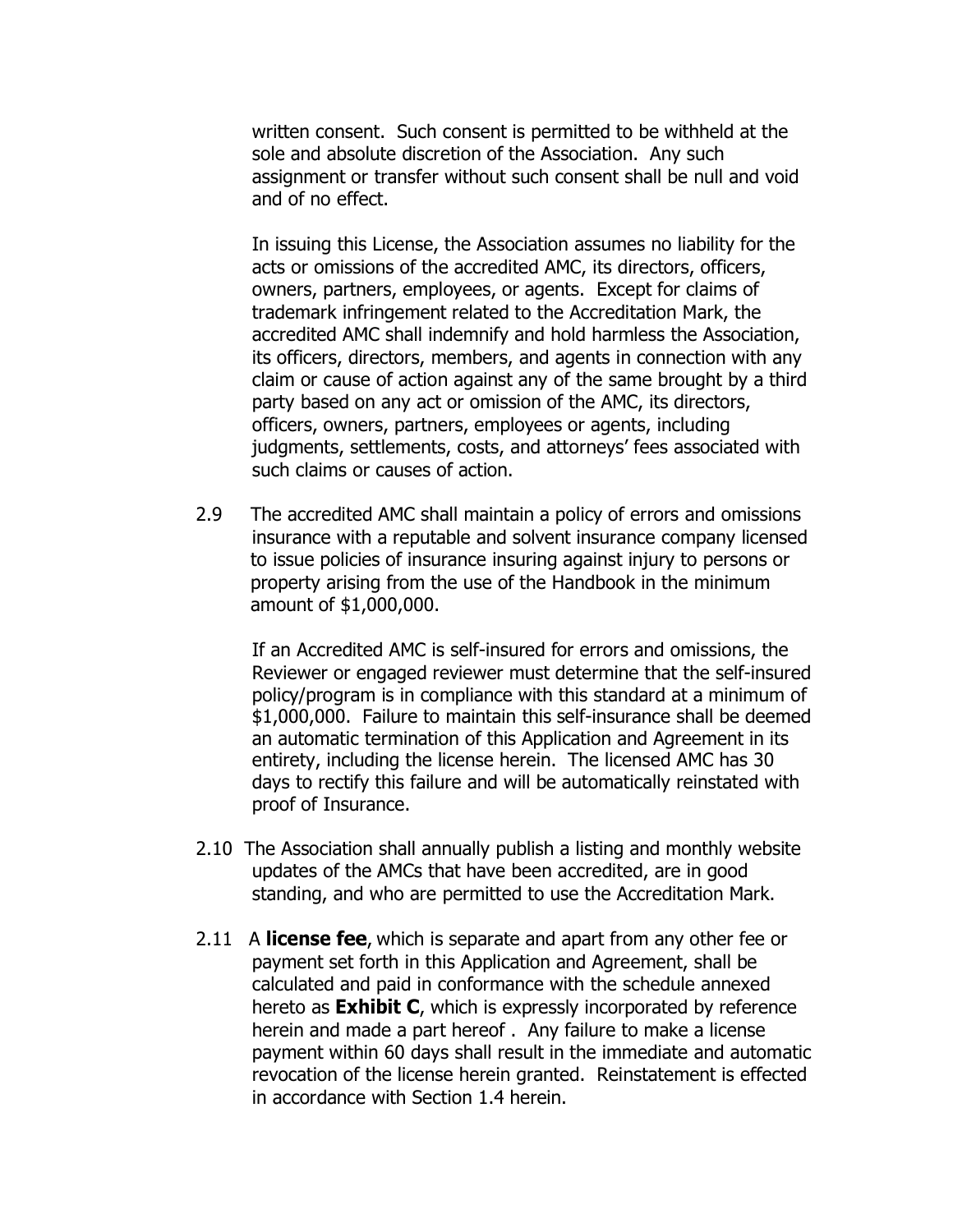- 2.12 Any Review report issued by the Reviewer shall not be used or in any way offered as evidence of Accreditation by the AMC except as to procedures while such Review report was in effect. The issuance or effective period of the Review report shall be contingent upon compliance in all respects by the AMC with the provisions of this Application and the Handbook.
- 2.13 Upon termination of this License Agreement for any reason, the accredited AMC shall not thereafter use the Association's Accreditation Mark. A representative of the Association, for a reasonable length of time after termination of Accreditation, shall have access to pertinent accredited AMC facilities to verify that the markings are not being used. The Association representative shall agree in writing to hold in strict confidence any and all confidential information provided by the AMC or relating to the accredited AMC's products.
- 2.14 The accredited AMC, its directors, officers, owners, partners, employees and agents shall at all times perform their professional obligations in compliance with applicable federal, state, and local laws and regulations and shall not undertake any act or omission that may bring disrepute upon the Association or the association management profession.

#### **3. Inspection and Continued Certification Testing**

- 3.1 The accredited AMC shall furnish for inspection at either the AMC's place of business, other point of operation, or elsewhere as coordinated with the Reviewer, current procedures of the AMC. The AMC shall maintain with the Reviewer a current listing of all places of operation.
- 3.2 The AMC shall at all times cooperate with the Reviewer to facilitate inspections.
- 3.3 Renewal or continuation of Accreditation shall be based upon conformance by the AMC with the provisions of this Application and the Handbook.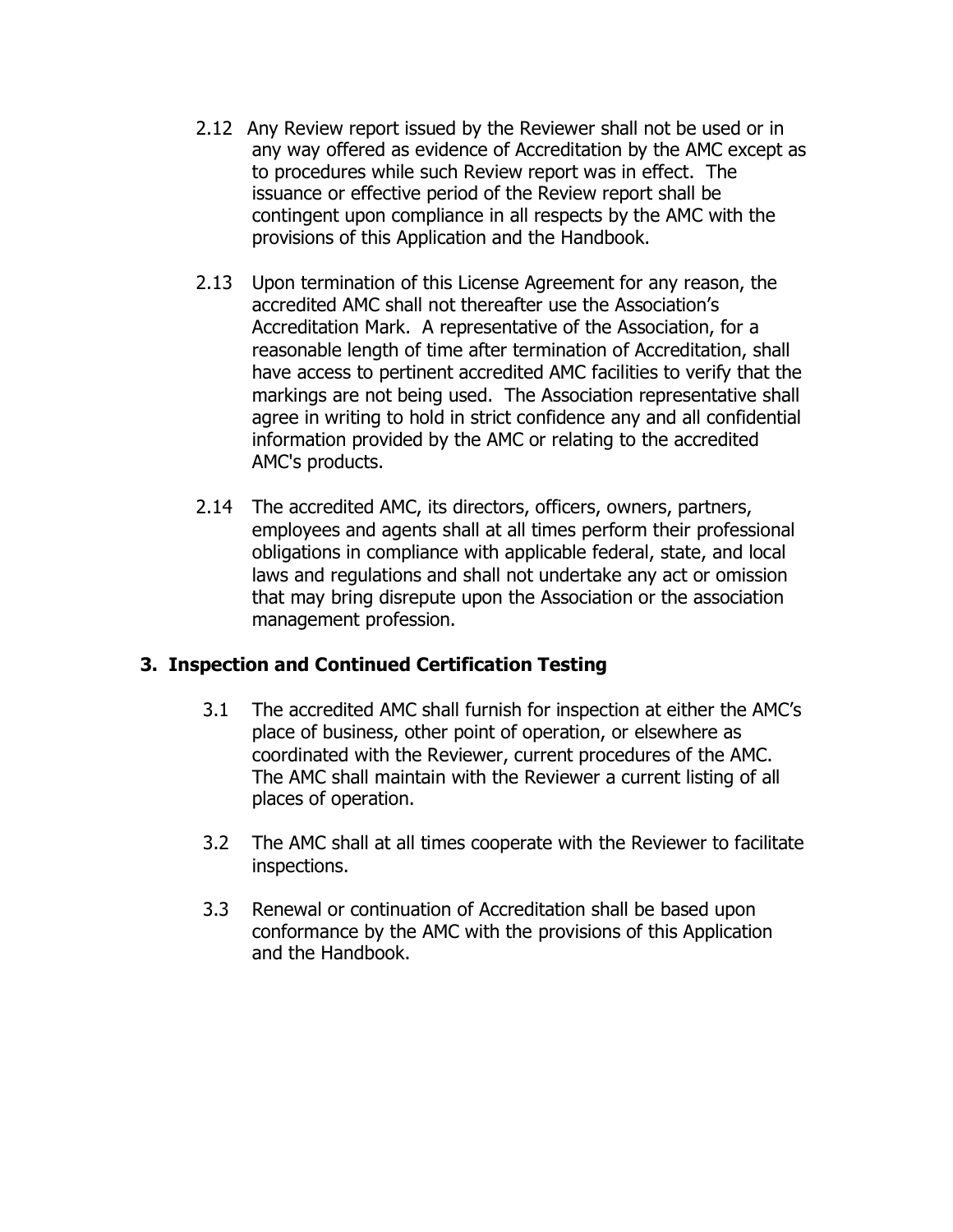#### **4. Reaccreditation by the Reviewer**

- 4.1 Upon establishment of the effective date for new or revised requirements applicable to any accreditation, the Association shall promptly issue the new Standard or written notification to accredited AMCs and the Reviewer. Evidence of conformity to the new or revised requirements shall be provided to the Reviewer by the accredited AMCs within 60 days to maintain an existing Accreditation granted prior to the effective date.
- 4.2 In the event a re-Review is required due to the nature or extent of new revisions to the requirements, the accredited AMCs shall request the Reviewer to re-Review the affected procedures.

#### **5. Procedures Improperly Indicating Accreditation**

- 5.1 If the Association becomes aware of any accredited AMC using any marking purporting to indicate that a procedure is certified, when in fact such procedure does not conform in all details with the requirements, the Association shall give notice of such fact to accredited AMC. The accredited AMC shall forthwith stop use of the accreditation mark. If the accredited AMC wishes to pursue an appeal Section 6 would apply.
- 5.2 If accredited AMC fails to cease and assist, the AMC Institute Board has the right to pursue legal action.

#### **6. Appeal Procedures**

6.1 The accredited AMC shall have the right to appeal the Association's actions provided such actions are not related to the Review. The Association within 30 days of the appeal by the accredited AMC shall conduct a non-binding hearing. If the hearing is not successful, the accredited AMC shall within 15 calendar days notify the Association in writing of its intention to seek arbitration.

The arbitration and the selection of the arbitrator shall proceed under the rules of the American Arbitration Association or its successor. Such arbitration shall take place in Chicago, Illinois. Both parties agree to be bound by the decision of the arbitrator, which shall be made in writing and which shall set forth a factual basis for any conclusions made therein. Any decision of the arbitration panel may be submitted to a court of proper jurisdiction for enforcement.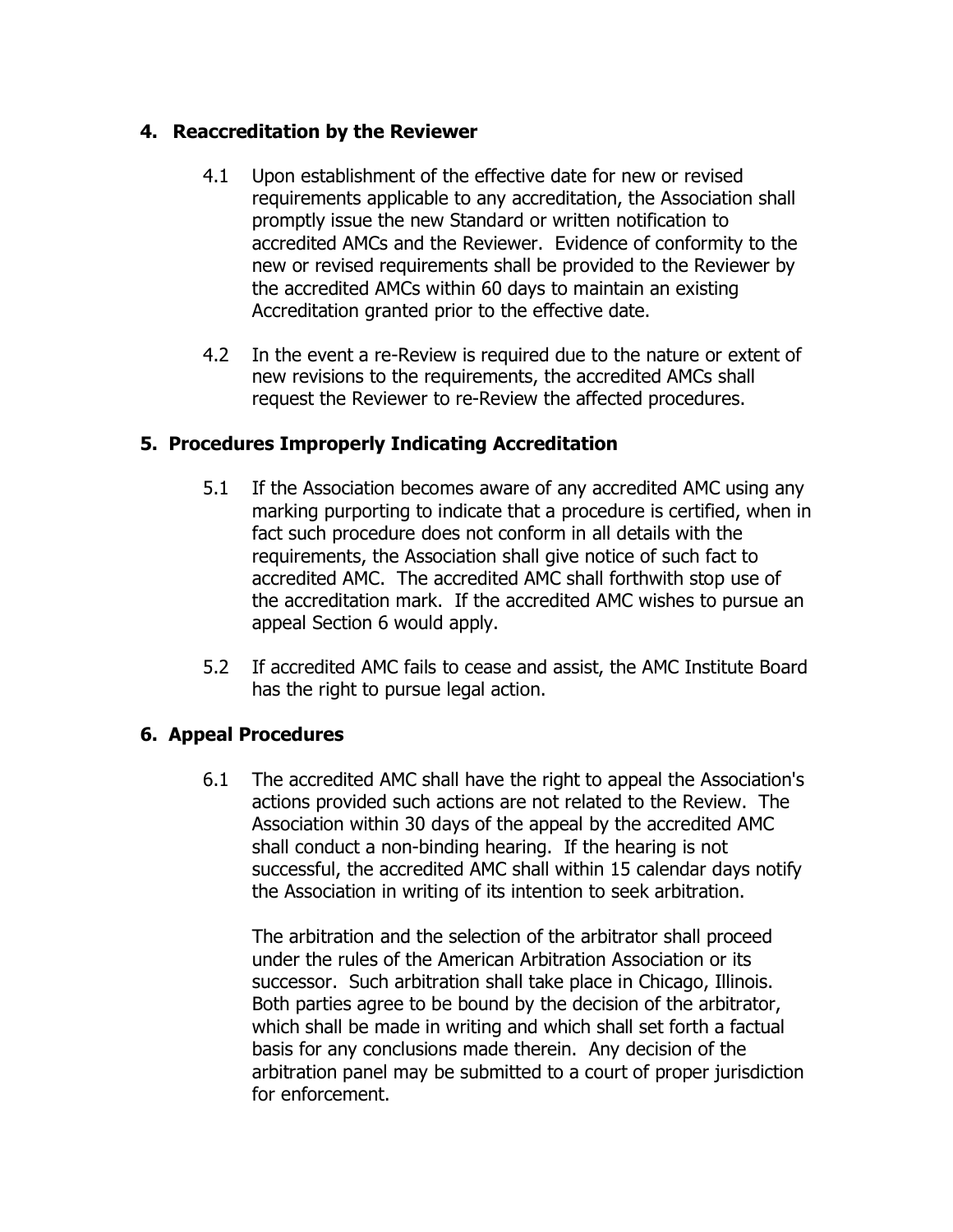Any costs related the arbitration process shall be paid by the accredited AMC in full. If the ruling is in favor of the accredited AMC, the Association will reimburse 50% of the expenses related to the arbitration process.

6.2 The hearing shall be scheduled on a date that allows the accredited AMC sufficient time to prepare and which is at least 30 days after the accredited AMC indicates its intention to appeal. The accredited AMC may attend the arbitration hearing, be heard, and be represented by counsel. The accredited AMC may participate via phone.

#### **7. Cancellation and Revocation of Application of Accreditation**

7.1 In the event of a violation of any of the provisions of this Application by the accredited AMC and upon written notice specifying such violation mailed to the accredited AMC, the Association shall, in addition to any other remedy it has at equity or law, have the right to: (a) cancel this Application and Agreement and (b) revoke and discontinue any or all accreditations of certified procedures issued to the applicant, including the License granted in Section 2. herein. Termination of this Agreement shall also terminate accredited AMC's Accreditation provided, however, that Sections 1.7, 2.8, 2.9, 2.13, 6., 7., and 8. shall be preserved and continued in effect.

#### **8. Liability Limitations**

- 8.1 In further consideration of the Reviewer conducting reviews, the accredited AMC hereby releases the Association, its officers, directors, members, and agents from any and all claims or loss, damage, or injury, of any nature whatsoever, arising out of or connected with such reviews or denial of Certification as a result thereof, or the revocation or cancellation of same under the conditions herein set forth. This provision to be construed broadly.
- 8.2 In addition to the provisions of 8.1, if accredited AMC shall (a) wrongfully represent (by wrongful use marking indicating Accreditation or otherwise) that a procedure is certified, the accredited AMC shall indemnify and hold harmless Association from all liability and expense, including reasonable attorney's fees, imposed upon Association by reason of such misrepresentation by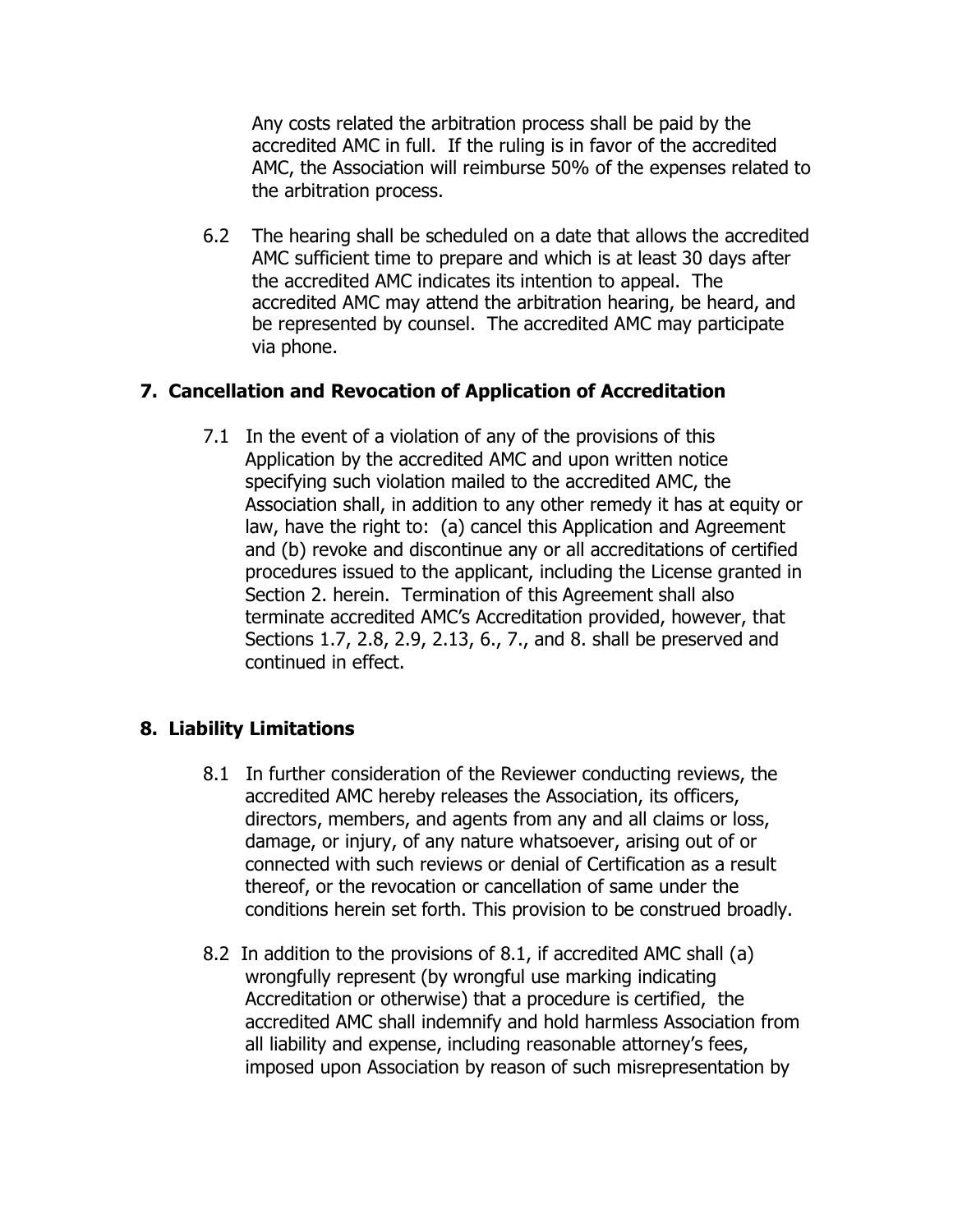the accredited AMC or by reason of damage or injury resulting directly or indirectly from said accreditation.

- 8.3 The Association further agrees that any trade secrets or other proprietary information of any nature whatsoever, relating to accreditation by the accredited AMC disclosed to the Association or its officers, employees, agents, or representatives, and identified in writing as confidential shall not be intentionally disclosed except in response to demand by way of subpoena or other valid legal process and that the Association shall be liable to the accredited AMC for any loss or damage incurred by the accredited AMC by reason of any intentional breach of such confidence. Association shall notify the accredited AMC immediately, or as soon as reasonably possible, of any proposed disclosures pursuant to a subpoena or similar process, and if requested by the accredited AMC, shall use its best efforts to furnish any documentation of such subpoena to the accredited AMC prior to such disclosures.
- 8.4 Neither the Association nor the accredited AMC shall be responsible or liable for delay or failure to perform the covenants to be performed on its part hereunder if such delay or failure is due to bombings, invasions, or other acts of war by either armed forces of the United States or any other nation or territory, insurrection, riot, strike, earthquake, fire, flood, or acts of God or actual inability to obtain materials, or personnel to perform services, or other conditions beyond the reasonable control of the applicant or the accredited AMC whether of the kind or nature specified herein or otherwise.
- 8.5 This Application shall become a contract between the accredited AMC and the Association upon its acceptance in the space below, by the Association; it being mutually agreed that this instrument and its appendices upon such acceptance, contains all, and the only agreements between the Association and the accredited AMC, and that no agent or representatives of either party has made any statements, representations, or arguments, verbal or written, modifying, contradicting, or adding to these terms and conditions.

#### **9. Revisions and Terms**

9.1 The Association reserves the right to make revisions to the Application and Agreement and to issue a new Application which will become a contract between the accredited AMC and the Association when accepted by both parties.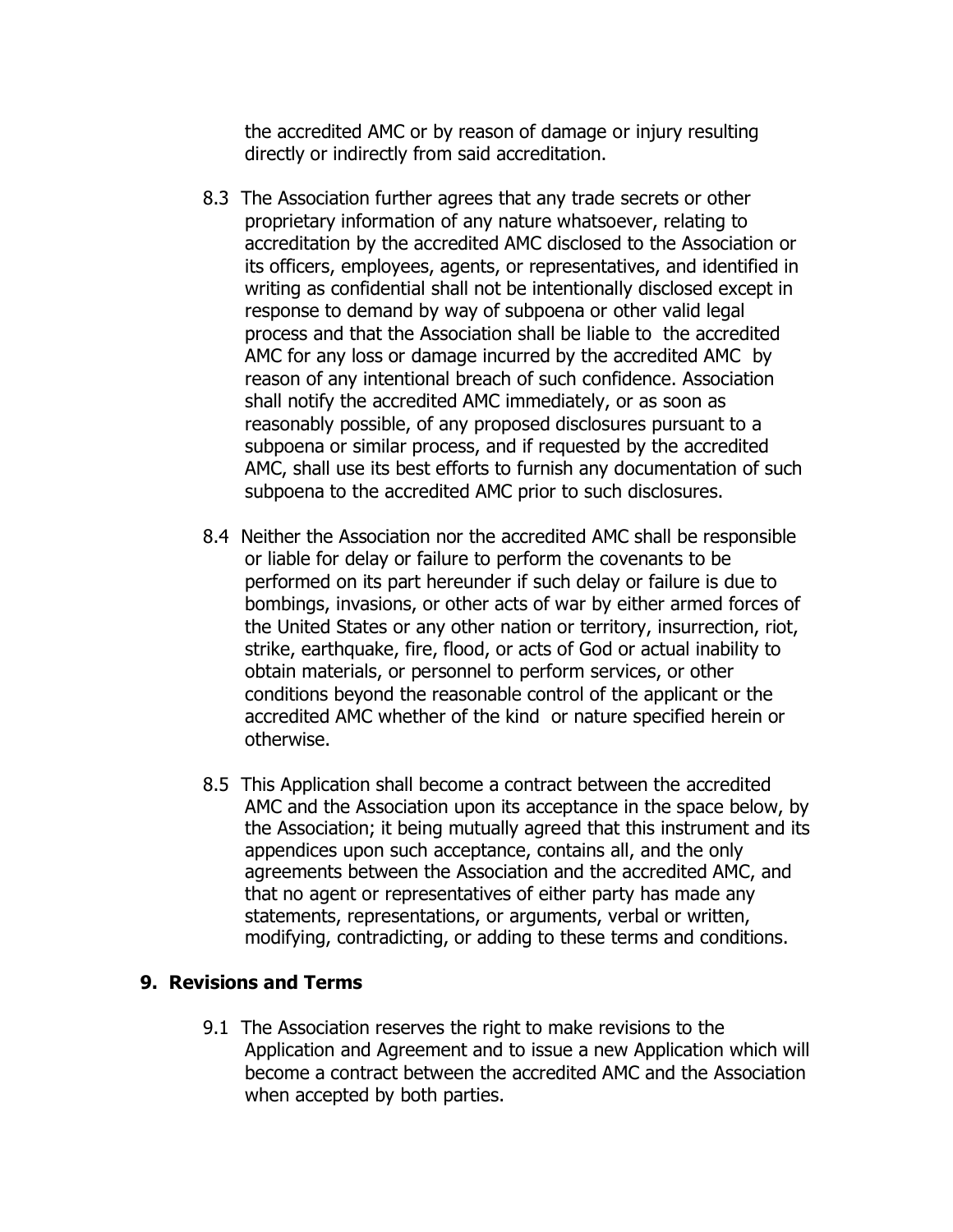9.2 Unless terminated earlier pursuant to Section 7, this application shall be valid for one year from the date of acceptance by the Association and shall be automatically renewed for successive one year terms until terminated either by accredited AMC or the Association. Notice of intent to terminate the Agreement, including the License, shall be provided in writing at least 60 days before the end of the term and shall take affect at the termination of the term or as otherwise agreed by the parties.

| For the year commencing               |  |
|---------------------------------------|--|
| Date                                  |  |
| <b>Association Management Company</b> |  |
| <b>AMC Owner's Name (Print)</b>       |  |
| Signature of AMC Owner                |  |

#### **AMC Institute Office Use Only:**

**The AMC Institute hereby accepts the above application and agrees to the terms hereof.** 

AMCI Director of Accreditation Name (Print)

AMCI Director of Accreditation (Signature)

Date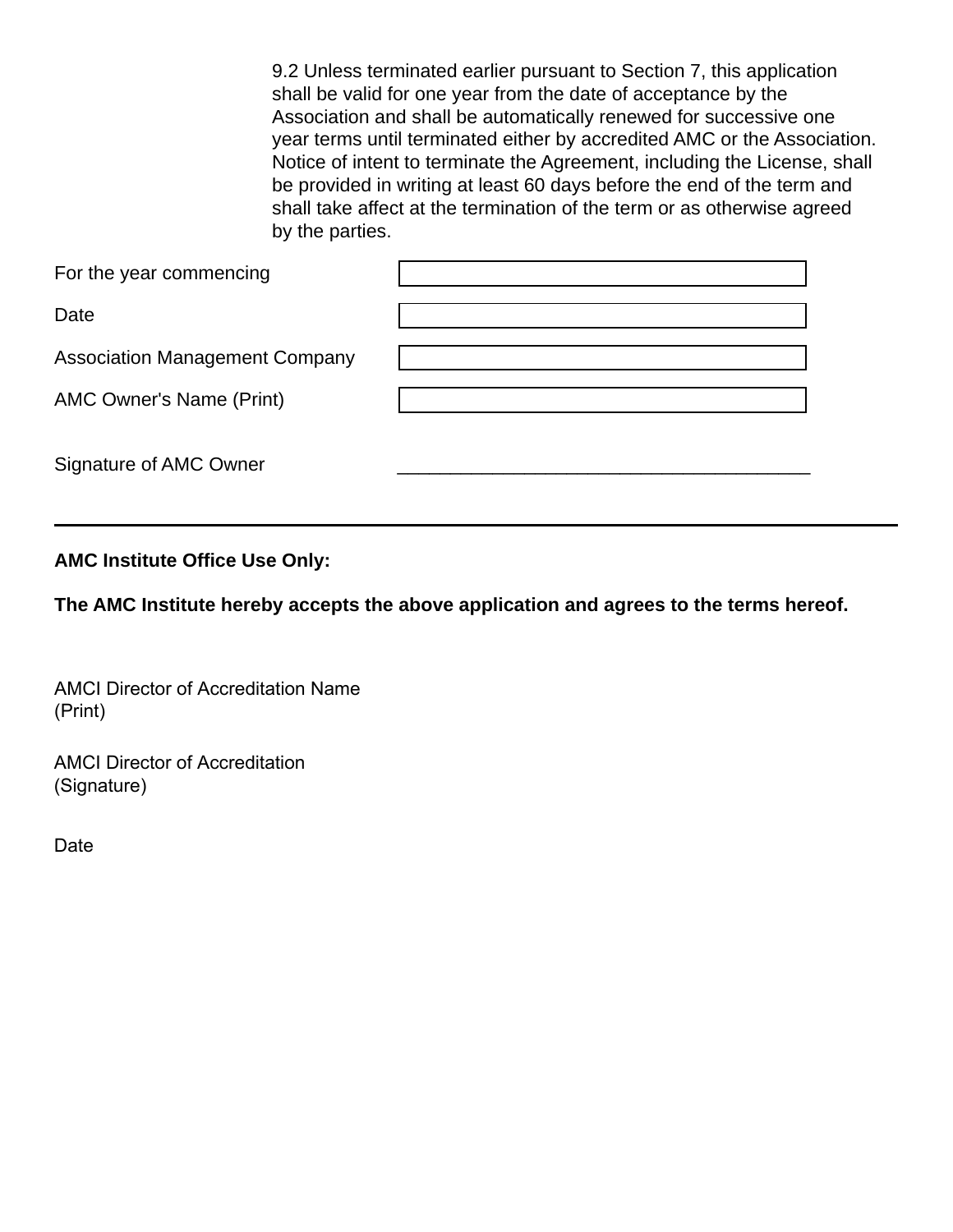Association Management Company Institute (AMCI)

Exhibit B